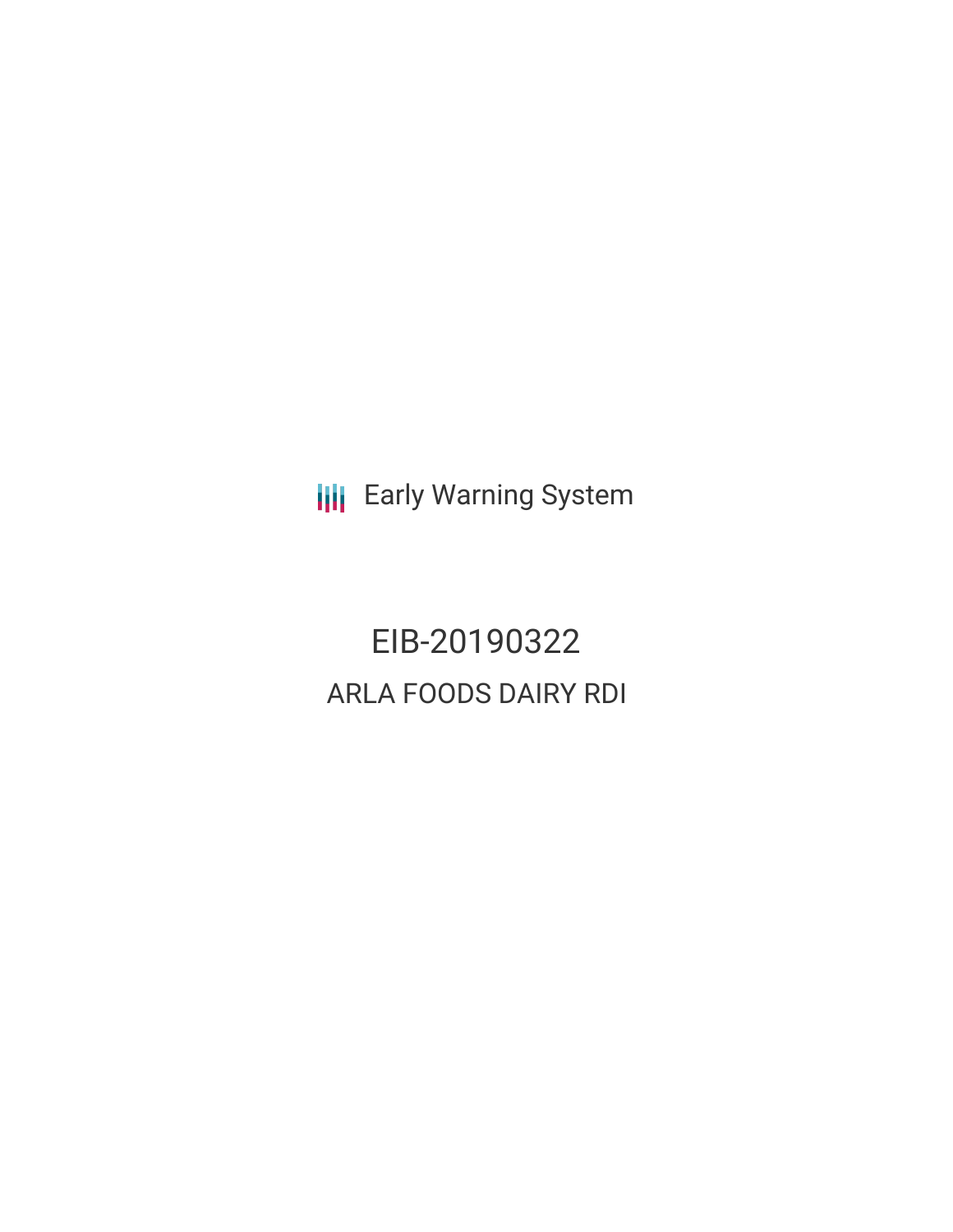

# **Quick Facts**

| <b>Countries</b>              | <b>Denmark</b>                                    |
|-------------------------------|---------------------------------------------------|
| <b>Financial Institutions</b> | European Investment Bank (EIB)                    |
| <b>Status</b>                 | Approved                                          |
| <b>Bank Risk Rating</b>       | U                                                 |
| <b>Borrower</b>               | ARLA FOODS AMBA, ARLA FOODS INGREDIENTS GROUP P/S |
| <b>Sectors</b>                | Industry and Trade                                |
| <b>Investment Type(s)</b>     | Loan                                              |
| <b>Loan Amount (USD)</b>      | \$117.68 million                                  |
| <b>Project Cost (USD)</b>     | \$301.25 million                                  |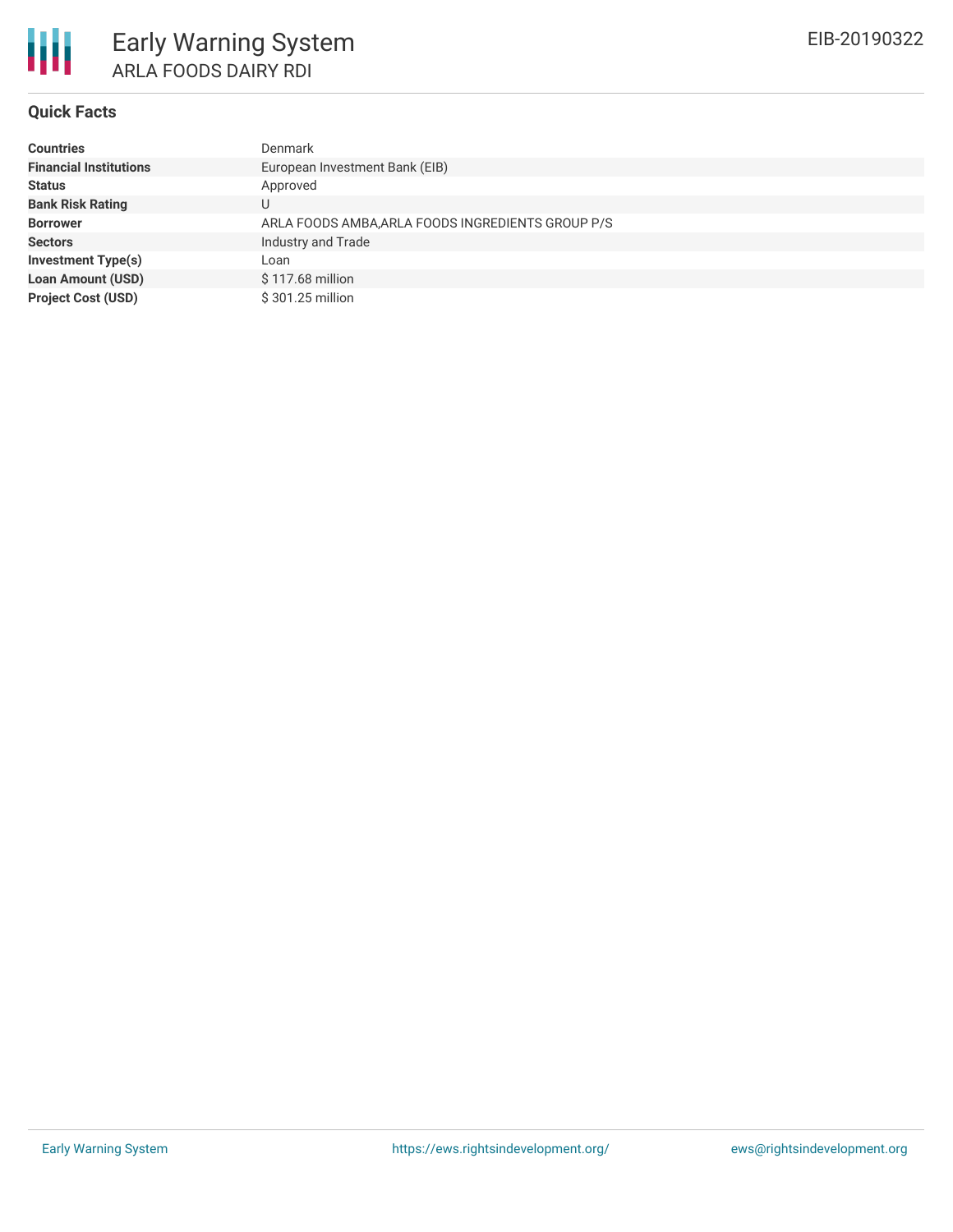

# **Project Description**

ARLA FOODS DAIRY RDI is financing (i) research, development and innovation (RDI) activities to develop new and more sustainable food products and (ii) investments in a new innovation centre. The RDI activities and the innovation centre will be located in Denmark. The project's objective is to develop new food products for healthy and sustainable diets, improving safety, taste, texture, and functionality. The research will be carried out on efficient technical solutions for protecting the environment as well as on affordable nutrition and sustainable food. A new innovation centre will be built to carry out the RDI activities.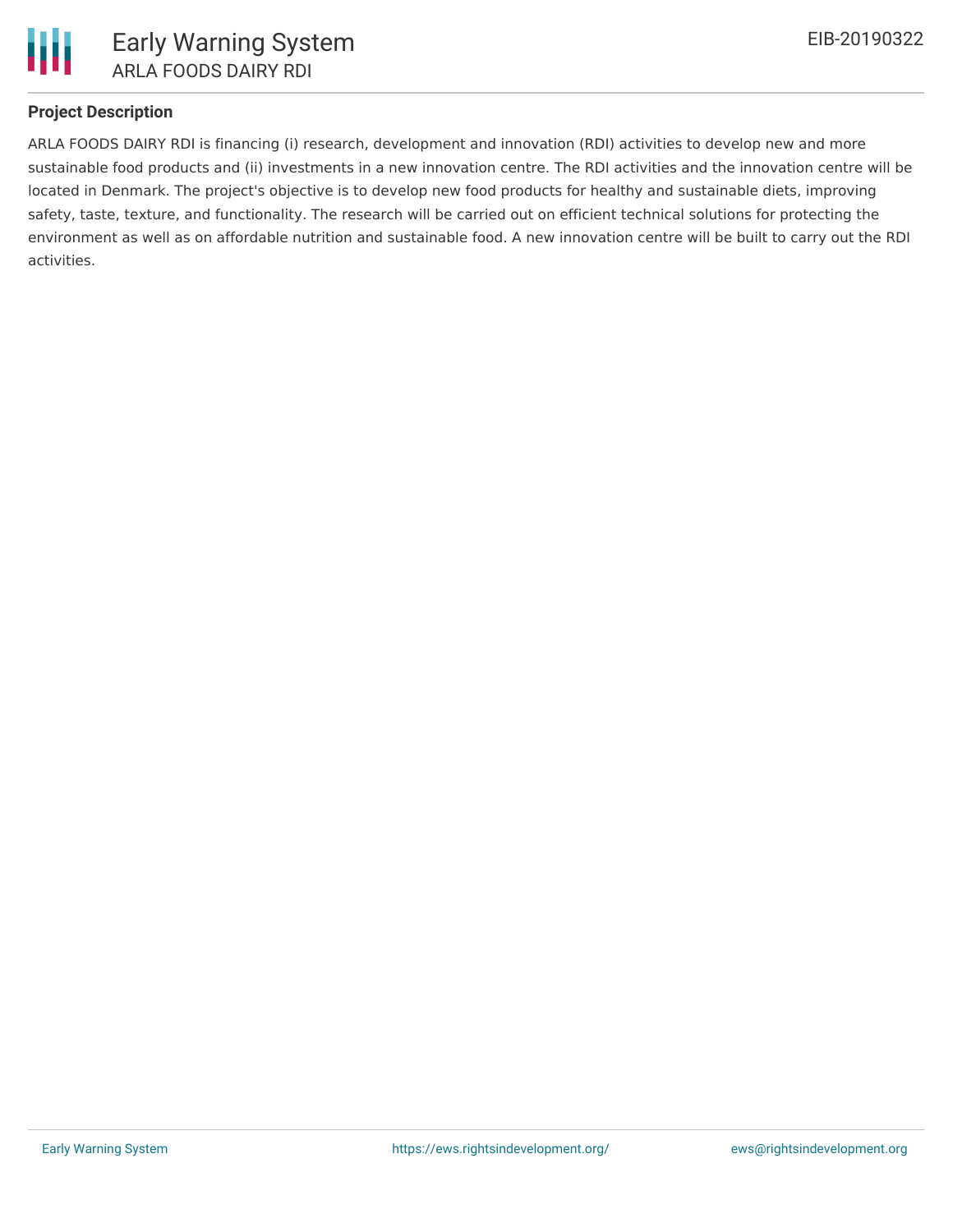## **Investment Description**

European Investment Bank (EIB)